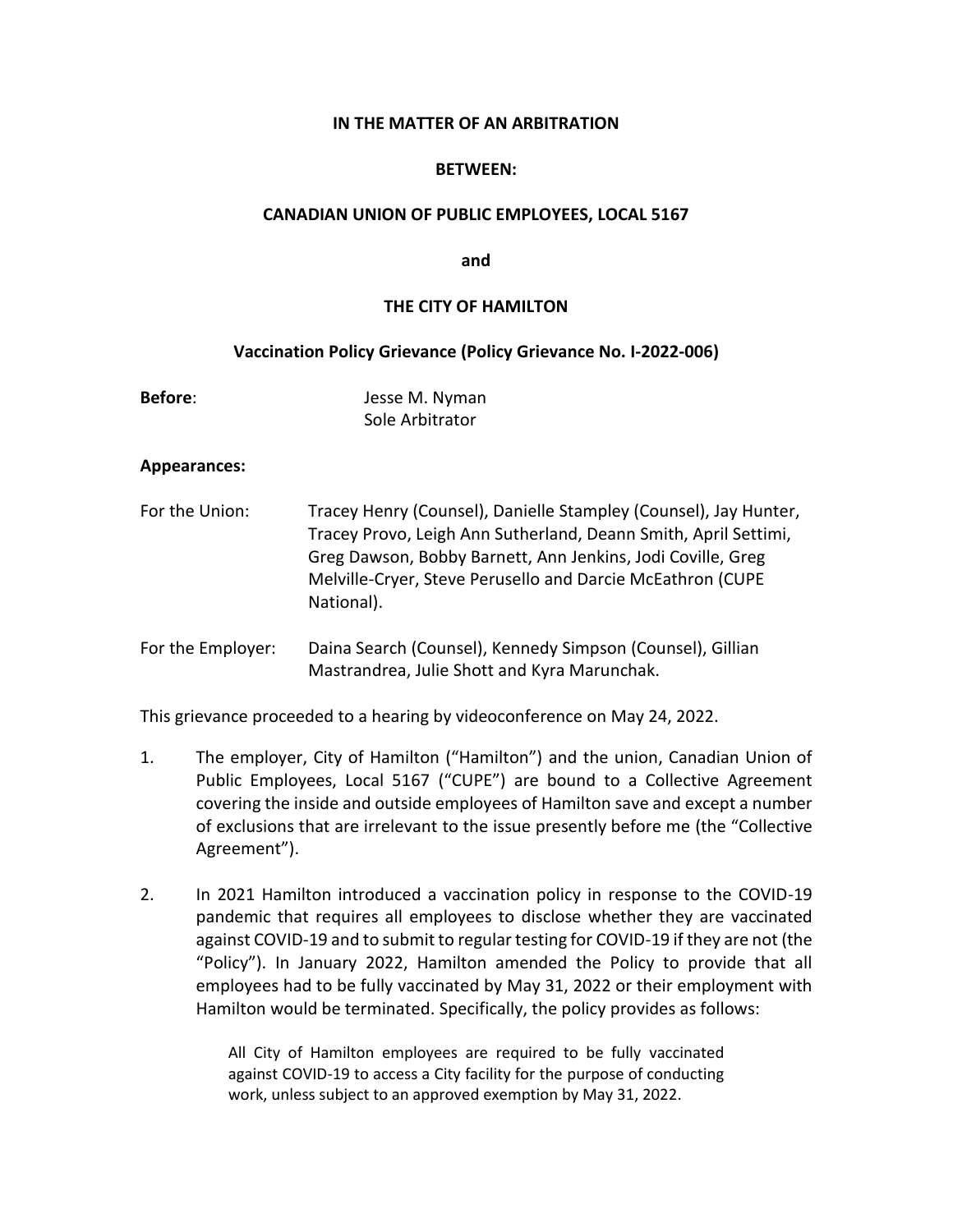Subject to any valid exemptions, employees failing to provide proof of being fully vaccinated against COVID-19 by May 31, 2022 will be terminated from their employment with the City as of that date

…

- 3. CUPE filed a policy grievance in response to the Policy (the "Grievance") and the Grievance was referred to me for final and binding arbitration. At this point, in broad terms, the issue raised by the Grievance is whether the provision of the Policy providing for termination of employment if an employee is not fully immunized is reasonable. CUPE raises a number of grounds on which it asserts this provision of the Policy is unreasonable.
- 4. One of CUPE's grounds of attack is based on Article 10.3(g) of the Collective Agreement. That Article reads:

g) Where an Employee is required by the Employer to be immunized, the Employer agrees to provide or reimburse Employees for the cost of immunizations not covered by OHIP. Where a prophylactic alternative to immunization is available it may be taken as a substitute to immunization where appropriate based on medical or religious grounds. It is understood that the Employer cannot force an Employee to be immunized or to take the prophylactic alternative without their consent. It is further understood that where such immunization (or the prophylactic alternative to immunization) is required in order for the Employee to attend work and the Employee refuses the immunization or its substitute, they may be placed on unpaid leave with no loss of seniority. In this event the Employer agrees to take reasonable steps to accommodate workers through alternate work arrangements.

- 5. CUPE argues that a unilaterally imposed policy, such as the Policy, cannot conflict with the Collective Agreement. CUPE argues that pursuant to Article 10.3(g), Hamilton may place an employee who refuses to be vaccinated on an unpaid leave without loss of seniority and must take reasonable steps to accommodate such workers through alternate work arrangements. CUPE argues that provision of the Policy providing for termination of employment violates Article 10.3(g). Hamilton denies that the Policy is unreasonable or that it violates the Collective Agreement in any way, including violating Article 10.3(g).
- 6. It is important to note that CUPE is not challenging the Policy generally or specifically taking the position that employees who are not vaccinated cannot be put on an unpaid leave, subject to Hamilton's obligation to take "reasonable steps to accommodate [them] through alternate work arrangements." The issue raised by CUPE is whether the Policy can provide for automatic termination of employment.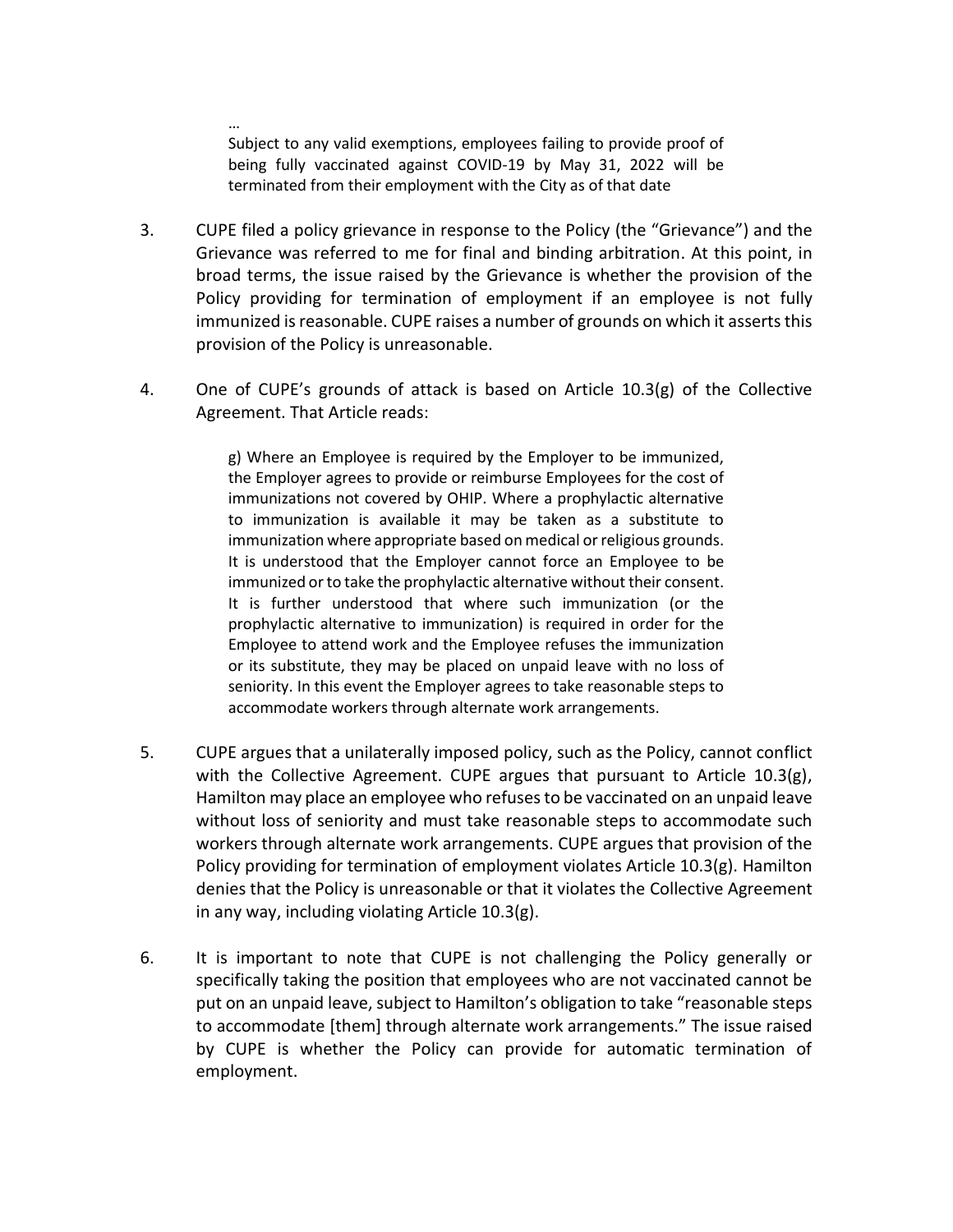- 7. On May 26, 2022, after the hearing, Hamilton advised that it had unilaterally extended the deadline for and employee to be fully vaccinated or face termination of employment under the Policy until September 30, 2022.
- 8. At the time of the hearing there were approximately 154 bargaining unit members facing termination of employment under the Policy. Ten of those employees have refused to declare their vaccination status and/or undergo Rapid Antigen Testing and had been placed on an unpaid leave back in 2021 as a result. The parties estimated that slightly less than 20 of the 154 employees are part-time employees (at the hearing Hamilton raised an argument that Article 10.3(g) only applies to full-time employees).
- 9. At the outset of the hearing CUPE brought a motion to bifurcate the hearing and hear all evidence and argument related to its allegation that the termination of employment provision of the Policy violates Article 10.3(g) and that once a determination of that issue is made, to hear all evidence and argument related to any remaining issues. CUPE is prepared to argue this issue on the basis of the Policy, the Collective Agreement and the Minutes of certain meetings of Hamilton City Council. Hamilton opposes bifurcating the proceeding. It also asserts that it has additional evidence it may wish to call in relation to this issue including bargaining history, past practice and context evidence. This decision determines this procedural issue. The parties did not make any submissions concerning the change of the date for compliance from May 31, 2022 to September 30, 2022 under the Policy regarding the bifurcation issue before me.
- 10. CUPE argues that the issue of whether to bifurcate a proceeding is a procedural determination that is within the discretion of an arbitrator to make, and that the decision should be guided by the goals of efficiency and fairness. CUPE argues that the decision as to whether to bifurcate is a balancing of interests and that the balance weighs in favour of bifurcation in this case. CUPE argues that the parties would benefit from a determination of this narrow issue at the earliest opportunity and ideally prior to any employee being terminated.
- 11. CUPE argues that the Article 10.3(g) issue is a distinct issue that is easily severable from the other issues in dispute. CUPE argues that there is no need for extensive evidence to determine this issue and that any evidence that is before me will be equally applicable at later stages of the litigation.
- 12. CUPE argues that there are 154 bargaining unit members facing termination and that this militates in favour of hearing what it characterizes as the most critical issue first. CUPE acknowledges that resolution of the Article 10.3(g) issue will not be dispositive of the entire proceeding but argues that it would be sufficiently dispositive that it warrants adjudication on a preliminary basis. CUPE argues there is no prejudice to Hamilton by bifurcating the issues.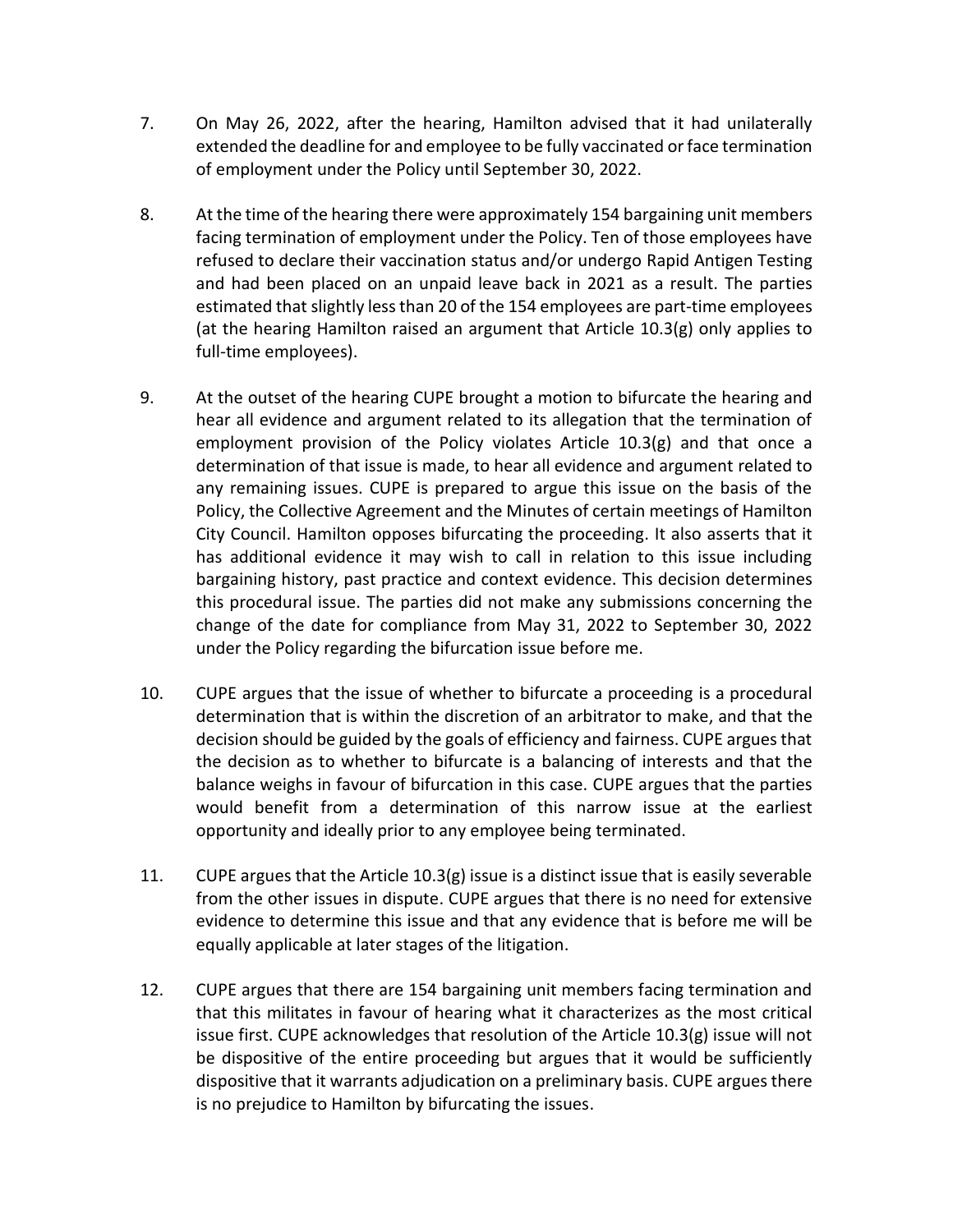- 13. CUPE refers to and relies upon the following cases in support of its positions: *Cherubini Metal Works Ltd. v. U.S.W.A., Local 4122*, 2008 CarswellNS 432 (Christie); *Ontario Nurses' Association, Local 003 v Peterborough Regional Health Centre*, 2021 CanLII 27718 (Wacyk); *Health Sciences North v Ontario Nurses' Association*, 2021 CanLII 35430 (C. Johnston); *Re Lumber & Sawmill Workers' Union, Local 2537, and KVP Co.* (1965), 16 L.A.C. 73 (Robinson); *Vancouver (City) Fire & Rescue Services v. Vancouver Professional Fire Fighters' Assn., Local 18*, 2005 CarswellBC 3396 (Sullivan); *Ontario Finnish Resthome Assn. v. S.E.I.U., Local 268*, 2004 CarswellOnt 4541, (Luborsky); Brown & Beatty, *Canadian Labour Arbitration*, 5th ed. (Aurora, Ont.: Canada Law Book) para §2:6); *Global Calgary and Communication, Energy and Paperworkers Union of Canada, L88-M*, 2007 CarswellNat 3970 (Sims); and, *Chartwell Housing Reit (The Westmount, the Wynfield, the Woodhaven and the Waterford) v Healthcare, Office and Professional Employees Union, Local 2220*, 2022 CanLII 6832 (Misra).
- 14. In response Hamilton argues that the cases relied upon by CUPE are distinguishable and the decision to bifurcate is a case-by-case analysis depending on the unique facts and circumstances of each case. Hamilton argues that as the Article 10.3(g) issue is not dispositive it is not more efficient to bifurcate that issue from the remainder of the case in this proceeding. For example, Hamilton argues the Article 10.3(g) issue will not fully determine the status of the 10 employees who refused to provide their vaccination status or potentially the status of parttime employees.
- 15. Hamilton argues that it will rely on evidence of bargaining history (from the time Article 10.3(g) was negotiated), past practice regarding the application of Article  $10.3(g)$  and context evidence. Hamilton advised that it was not in a position to call that evidence or particularize it at the hearing. Finally, Hamilton argues that the determination of the Article 10.3(g) issue should only be made in the context of a grievance challenging the termination of an employee under the Policy and that as no one has yet been terminated, any such determination is premature. Hamilton refers to and relies upon *Bunge Hamilton Canada, Hamilton, Ontario v United Food and Commercial Workers Canada, Local 175*, 2022 CanLII 43 (Herman) and *Unifor Local 973 v Coca-Cola Canada Bottling Limited*, 2022 CanLII 25769 (Wright).
- 16. In reply, CUPE argues this is a policy grievance challenging the Policy and so it need not wait for an employee to be terminated to determine whether the Policy violates the Collective Agreement. CUPE argues it is antithetical to sound labour relations to require it to wait until an employee loses their employment to challenge the Policy's adherence to the Collective Agreement. CUPE argues *Bunge*, *supra* and *Coca-Cola*, *supra*, are distinguishable because in those cases termination of employment was uncertain, whereas in this case a clear date has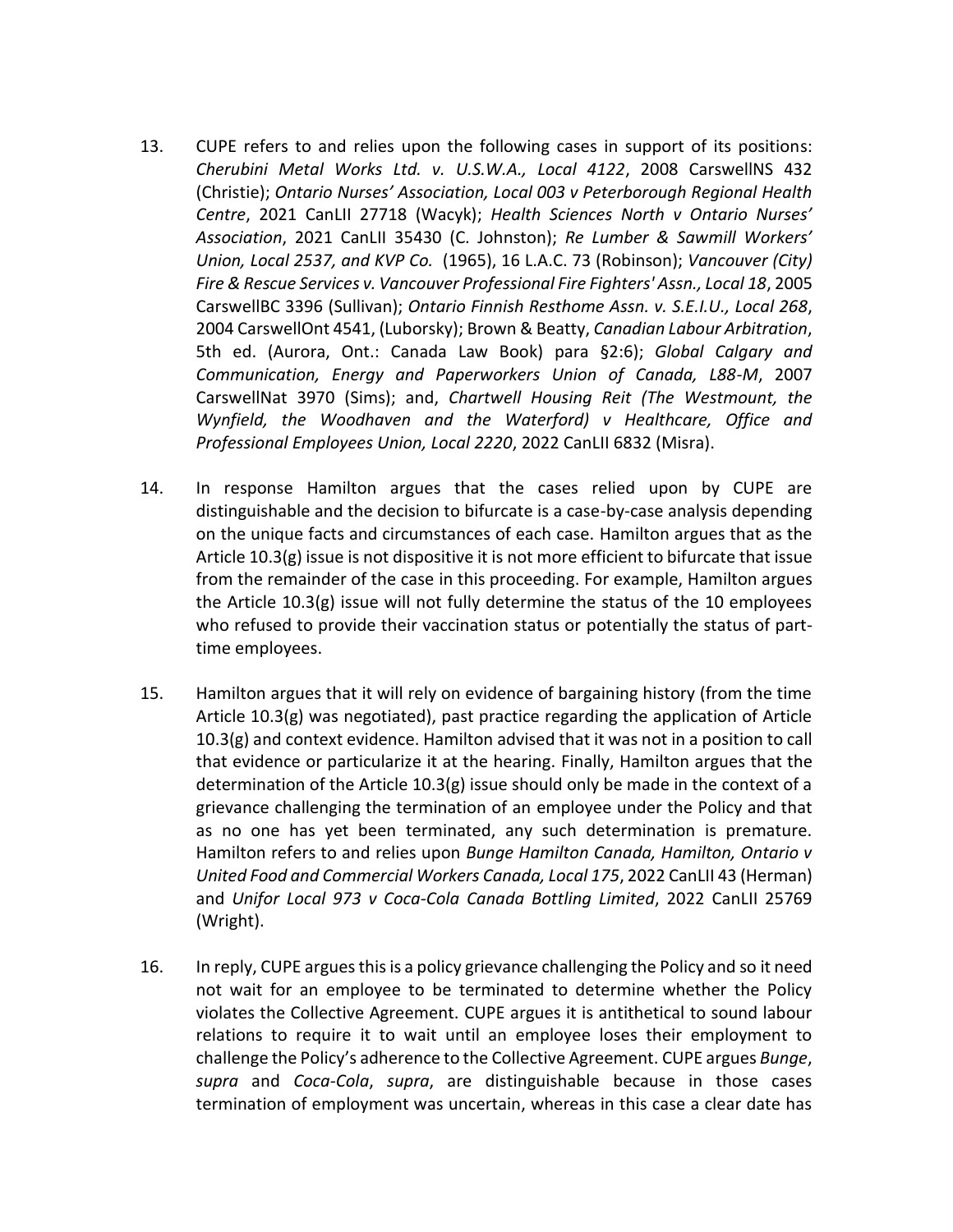been set. Finally, CUPE questions whether there is any relevant evidence that Hamilton can actually call.

- 17. There is no real issue that I have the jurisdiction to direct that the Article 10.3(g) issue will be determined first and that the determination as to whether to do so is a procedural one. Whether an issue should be bifurcated from the other issues in a proceeding depends upon the circumstances of the case and should largely be driven by considerations of efficiency and fairness. Relevant considerations include whether the issue is discrete, whether resolution of the issue will have a substantial impact on the proceeding, whether bifurcation will lead to duplication of evidence or the calling of witnesses more than once to testify and how quickly the preliminary issue can be disposed of in comparison to the other issues in the case. This is by no means an exhaustive list of considerations and no one consideration trumps the others. I agree with Hamilton that the assessment is made on a case-by-case basis.
- 18. As a starting proposition, there is no doubt that this hearing will have to be bifurcated in some manner. For example, the evidence and arguments concerning the accommodation of unvaccinated employees pursuant to Article  $10.3(g)$  should only be determined if that obligation actually falls on Hamilton. The issue before me is thus not whether bifurcation should occur, but rather to what extent should this proceeding be bifurcated, and what issue or issues should be heard first.
- 19. Having considered the arguments of the parties, CUPE's motion to hear and determine the Article 10.3(g) issue on a preliminary basis is granted. While it would not have been possible to hear that argument at the May 24, 2022 hearing as CUPE desired, given Hamilton's desire to potentially call evidence, that evidence can be particularized. As this evidence relates to the bargaining history of and practice around Article 10.3(g), it is sufficiently distinct from the remainder of the evidence that may be called in this case that it may proceed independently. To the extent that either party wishes to situate this Grievance in the larger context of the COVID-19 pandemic, that evidence will be equally applicable to later arguments and can be particularized as well. Much of it may not be in dispute either.
- 20. While the Article 10.3(g) issue may not be dispositive, it will have a significant impact on the ultimate resolution of this proceeding. It will either narrow the issues for adjudication or assist the parties in resolving the differences that remain.
- 21. That no employee has yet had their employment terminated pursuant to the Policy is not a reason to refuse to bifurcate the hearing and hear the Article 10.3(g) issue first. The issue of the Policy's adherence to the Collective Agreement is squarely raised by the Grievance. Whether the Grievance is bifurcated or not the